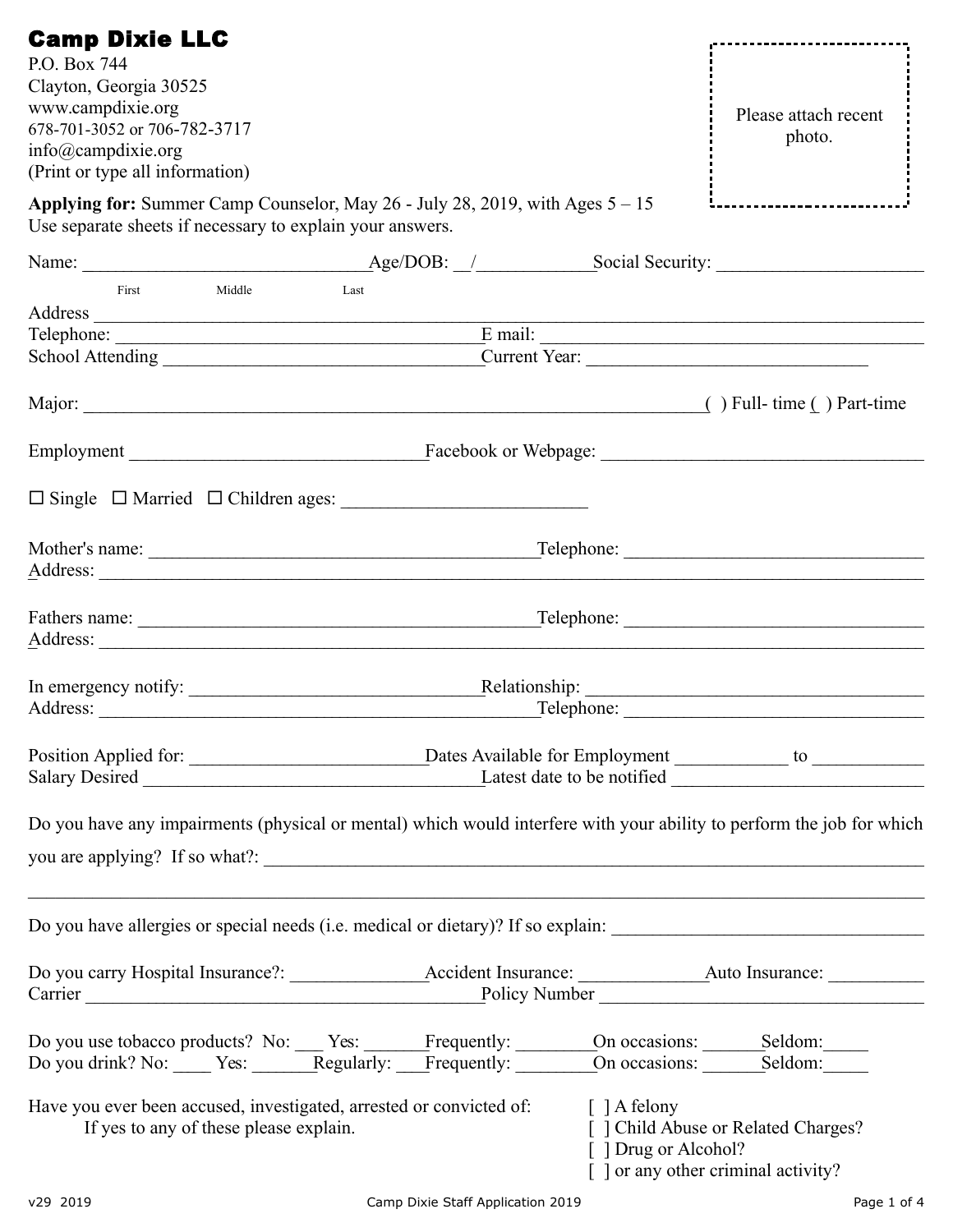| <b>Education:</b> (begin with high school)                                                                  |                 |                                                                                   |             |                       |                                |              |                           |                       |  |  |
|-------------------------------------------------------------------------------------------------------------|-----------------|-----------------------------------------------------------------------------------|-------------|-----------------------|--------------------------------|--------------|---------------------------|-----------------------|--|--|
| <b>SCHOOL</b>                                                                                               |                 | <b>ADDRESS</b>                                                                    |             | <b>MAJOR SUBJECTS</b> |                                |              |                           | <b>DEGREE GRANTED</b> |  |  |
|                                                                                                             |                 |                                                                                   |             |                       |                                |              |                           |                       |  |  |
|                                                                                                             |                 |                                                                                   |             |                       |                                |              |                           |                       |  |  |
|                                                                                                             |                 |                                                                                   |             |                       |                                |              |                           |                       |  |  |
|                                                                                                             |                 |                                                                                   |             |                       |                                |              |                           |                       |  |  |
| <b>Camp experience:</b> (list most recent experience)                                                       |                 |                                                                                   |             |                       |                                |              |                           |                       |  |  |
| C <sub>AMP</sub>                                                                                            |                 | <b>DIRECTOR</b>                                                                   |             | <b>ADDRESS</b>        |                                | <b>DATES</b> |                           | POSITION              |  |  |
|                                                                                                             |                 |                                                                                   |             |                       |                                |              |                           |                       |  |  |
|                                                                                                             |                 |                                                                                   |             |                       |                                |              |                           |                       |  |  |
| Work experience: (Will be contacting Employers listed below – give complete information) Please Print       |                 |                                                                                   |             |                       |                                |              |                           |                       |  |  |
| <b>DATES</b>                                                                                                | <b>EMPLOYER</b> |                                                                                   | PHONE/EMAIL |                       | POSITION                       |              | <b>REASON FOR LEAVING</b> |                       |  |  |
|                                                                                                             |                 |                                                                                   |             |                       |                                |              |                           |                       |  |  |
|                                                                                                             |                 |                                                                                   |             |                       |                                |              |                           |                       |  |  |
|                                                                                                             |                 |                                                                                   |             |                       |                                |              |                           |                       |  |  |
| Character References: (3 people who have observed or know of your qualifications and skills - no relatives) |                 |                                                                                   |             |                       |                                |              |                           |                       |  |  |
| <b>NAME</b>                                                                                                 |                 | PHONE                                                                             |             | EMAIL                 |                                |              | POSITION                  |                       |  |  |
|                                                                                                             |                 |                                                                                   |             |                       |                                |              |                           |                       |  |  |
|                                                                                                             |                 |                                                                                   |             |                       |                                |              |                           |                       |  |  |
|                                                                                                             |                 |                                                                                   |             |                       |                                |              |                           |                       |  |  |
| Organization affiliations:                                                                                  |                 |                                                                                   |             |                       |                                |              |                           |                       |  |  |
|                                                                                                             |                 |                                                                                   |             |                       |                                |              |                           |                       |  |  |
| Specialized training or Certification: (Indicate year issued and expiration date)                           |                 |                                                                                   |             |                       |                                |              |                           |                       |  |  |
|                                                                                                             |                 | [ ] First Aid [ ] Advanced First Aid                                              |             | $\lceil$   CPR        |                                |              |                           | [ ] Lifeguard         |  |  |
|                                                                                                             |                 | [ ] Archery [ ] Outdoor Living Skills [ ] Riflery                                 |             |                       |                                |              |                           |                       |  |  |
| $\lceil$   WSI                                                                                              |                 | [ ] First Responder                                                               |             |                       | [ ] Wilderness First Responder |              |                           |                       |  |  |
| Other (include recreation work, group work, scouting, child care, arts and crafts, music, etc.)             |                 |                                                                                   |             |                       |                                |              |                           |                       |  |  |
|                                                                                                             |                 |                                                                                   |             |                       |                                |              |                           |                       |  |  |
|                                                                                                             |                 |                                                                                   |             |                       |                                |              |                           |                       |  |  |
| Hobbies or Skills:                                                                                          |                 |                                                                                   |             |                       |                                |              |                           |                       |  |  |
|                                                                                                             |                 |                                                                                   |             |                       |                                |              |                           |                       |  |  |
|                                                                                                             |                 | ,我们也不能在这里的人,我们也不能在这里的人,我们也不能不能不能不能不能不能不能不能不能不能不能不能不能不能。""我们的人,我们也不能不能不能不能不能不能不能不能 |             |                       |                                |              |                           |                       |  |  |
|                                                                                                             |                 |                                                                                   |             |                       |                                |              |                           |                       |  |  |
|                                                                                                             |                 |                                                                                   |             |                       |                                |              |                           |                       |  |  |
|                                                                                                             |                 |                                                                                   |             |                       |                                |              |                           |                       |  |  |
|                                                                                                             |                 |                                                                                   |             |                       |                                |              |                           |                       |  |  |
| <b>Age Groups:</b><br>Indicate age group in which you are most interested: $(1st, 2nd, and 3rd, choices)$   |                 |                                                                                   |             |                       |                                |              |                           |                       |  |  |
|                                                                                                             |                 | $-6-7$ $-8-10$ $-11-13$ $-14-15$                                                  |             |                       |                                |              |                           |                       |  |  |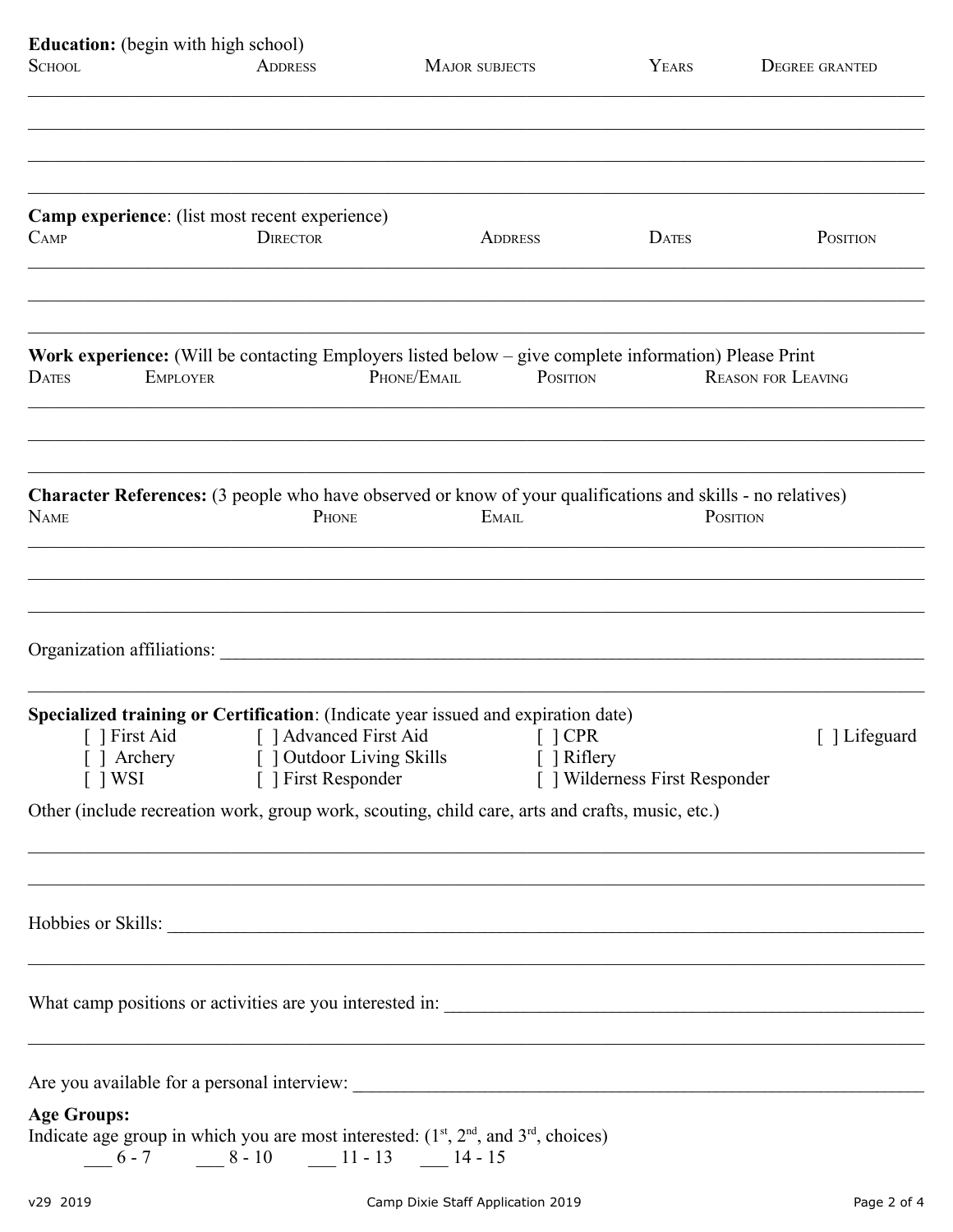Evaluate yourself: circle where you think you fit on the scale:

| You are:     |  |  |  |  |  | Rarely ----------------------------------- Always <b>You:</b>                                              |  |  |  |  | Rarely ---------------------------------- Always |
|--------------|--|--|--|--|--|------------------------------------------------------------------------------------------------------------|--|--|--|--|--------------------------------------------------|
| Fun          |  |  |  |  |  | 1 2 3 4 5 6 7 8 9 10 Work well with others                                                                 |  |  |  |  | 1 2 3 4 5 6 7 8 9 10                             |
| Enthusiastic |  |  |  |  |  | $1 \quad 2 \quad 3 \quad 4 \quad 5 \quad 6 \quad 7 \quad 8 \quad 9 \quad 10$ Adjust well to new situations |  |  |  |  | 1 2 3 4 5 6 7 8 9 10                             |
| Warm         |  |  |  |  |  | 1 2 3 4 5 6 7 8 9 10 Have a sense of humor                                                                 |  |  |  |  | 1 2 3 4 5 6 7 8 9 10                             |
| Dependable   |  |  |  |  |  | 1 2 3 4 5 6 7 8 9 10 Enjoy working with children                                                           |  |  |  |  | 1 2 3 4 5 6 7 8 9 10                             |
| Patient      |  |  |  |  |  | 1 2 3 4 5 6 7 8 9 10 Enjoy nature and being outdoors 1 2 3 4 5 6 7 8 9 10                                  |  |  |  |  |                                                  |

Describe yourself in one word:

Write a brief biographical sketch, including specialized training in camping, and experience or training in other 

Please write a statement covering the following (use additional paper if necessary):

- Why do you want to be a camp counselor?  $\bullet$  .
- What characteristics do you have that you hope will enable you to be a good counselor?  $\bullet$
- Why do you want to work at Camp Dixie?  $\bullet$